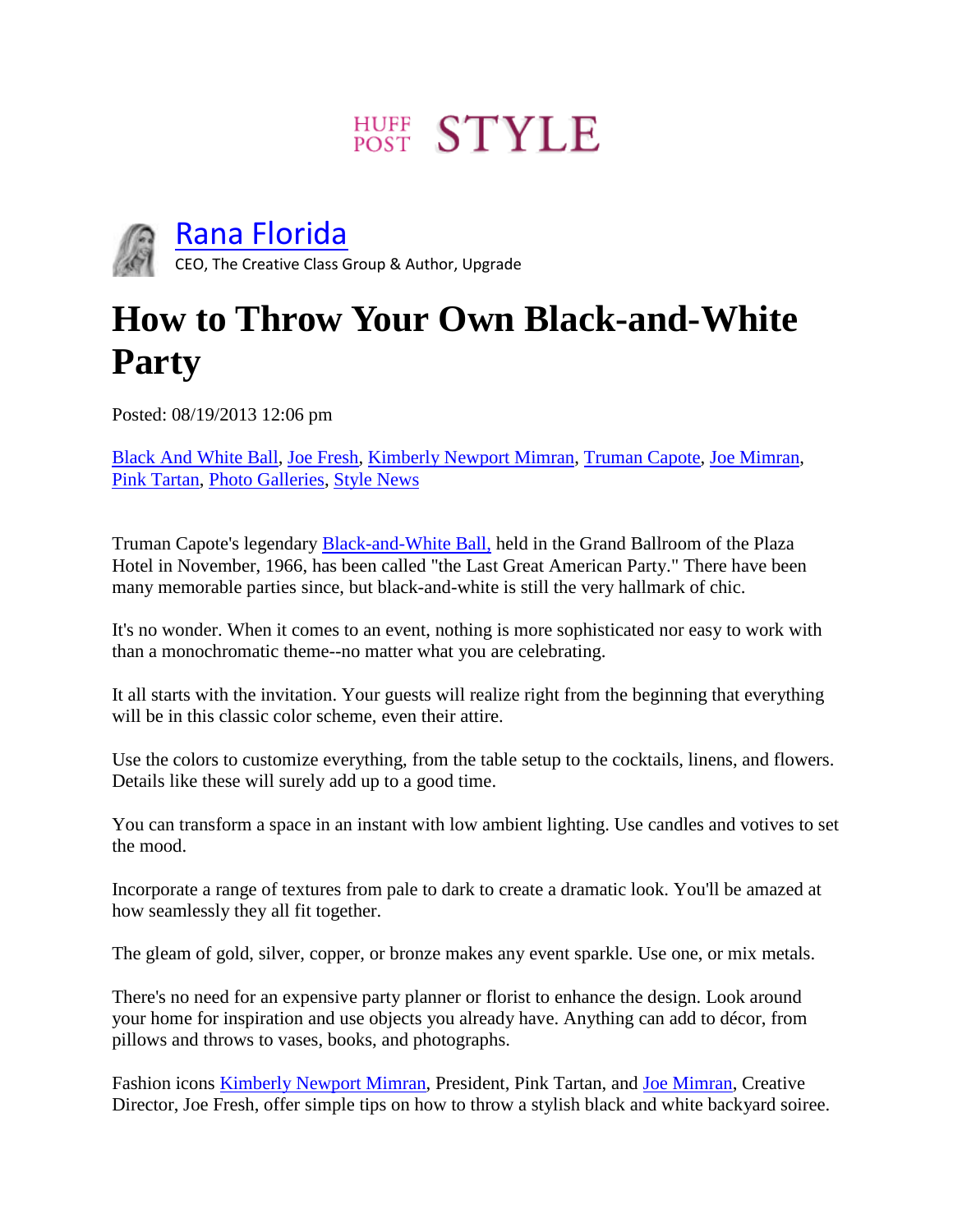Take a look:



[Creative Entertaining -](http://vimeo.com/72934356) Black and White Party from [Chrilleks Productions Inc.](http://vimeo.com/chrilleks) on [Vimeo.](https://vimeo.com/)

For more design tips, view the gallery: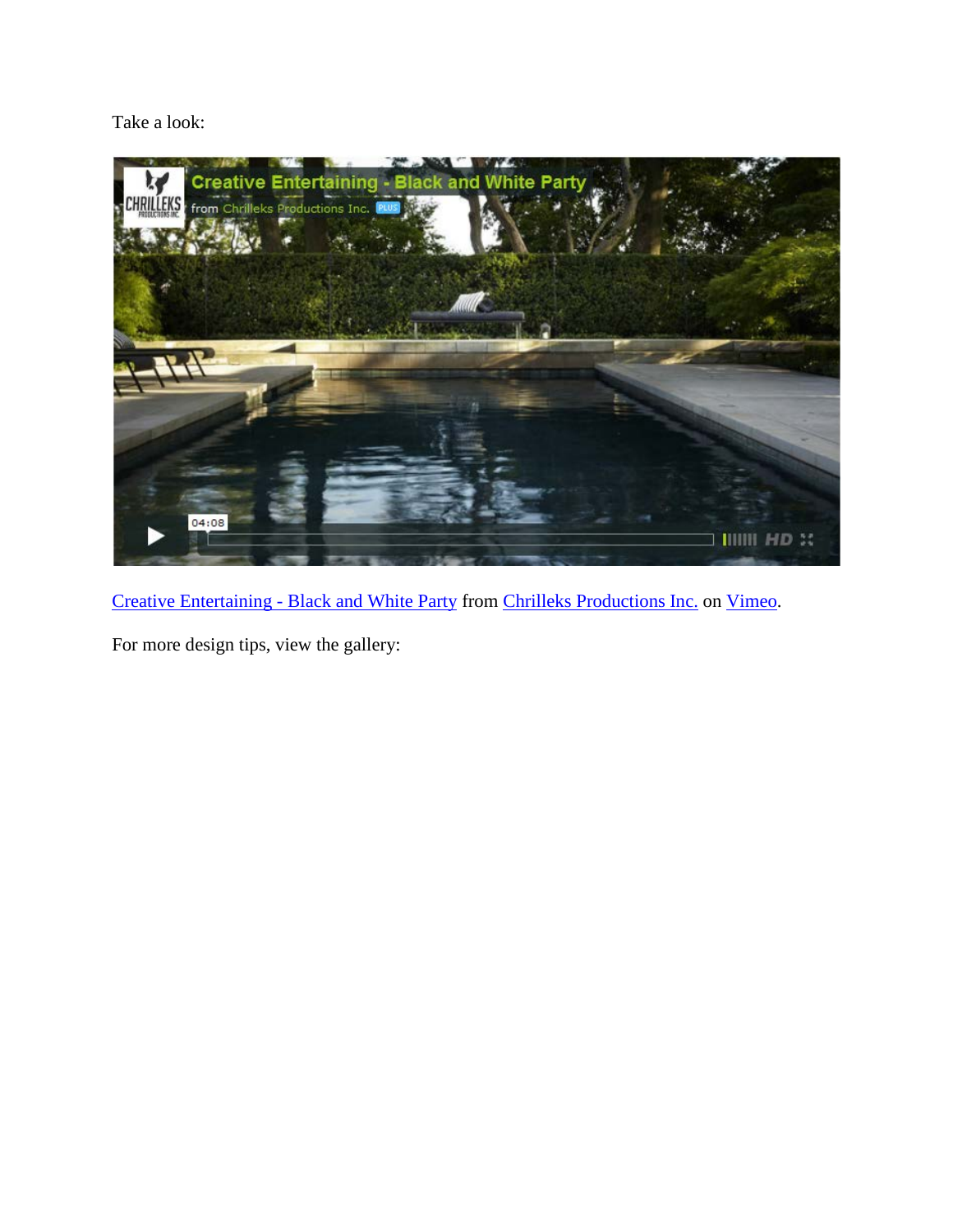# Backyard Bliss



Host your own black and white party with these simple tips.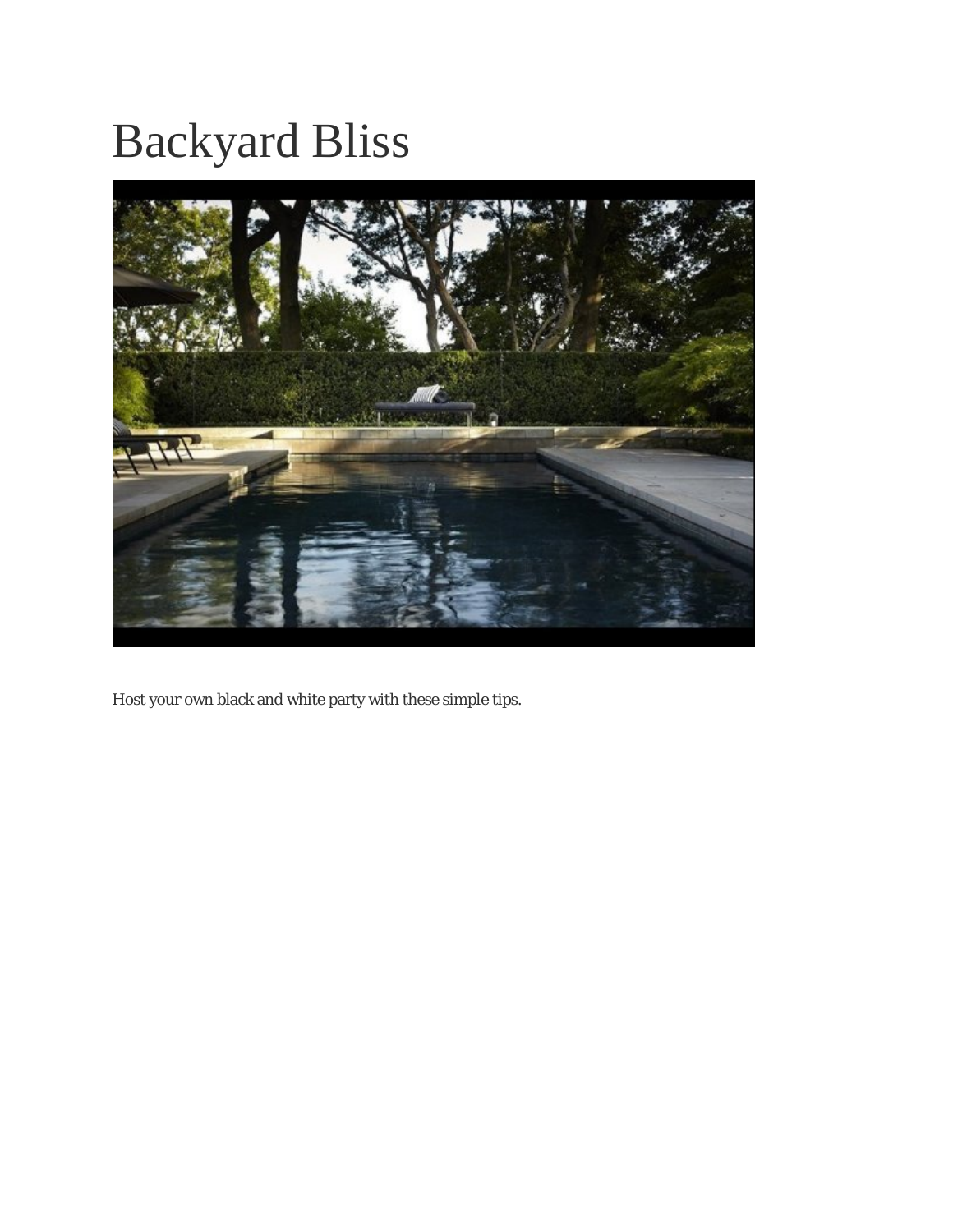#### Select a Theme



This French black and white little bulldog, set the theme for the evening.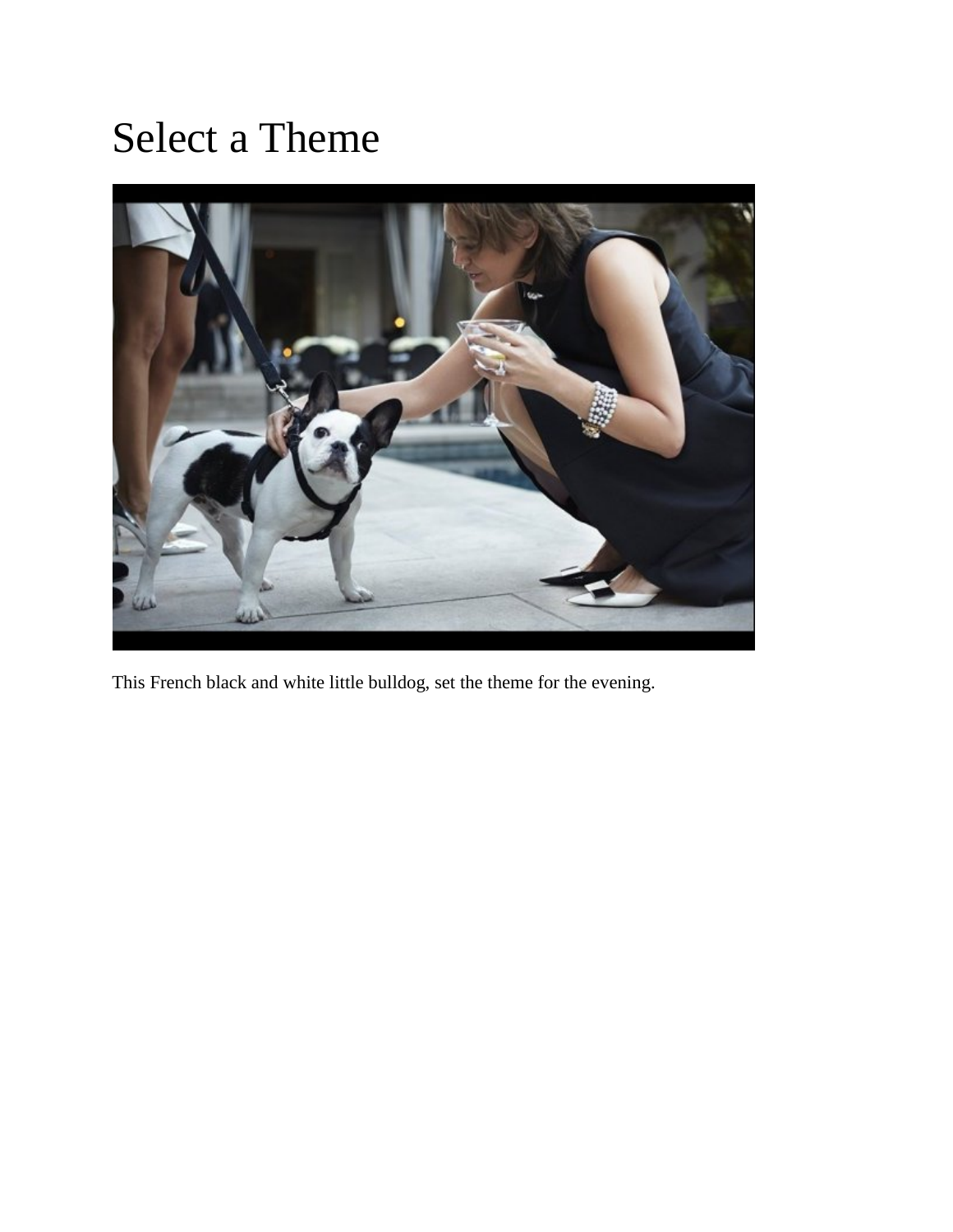#### Dress the Part



Encourage guests to don attire in the theme of the event.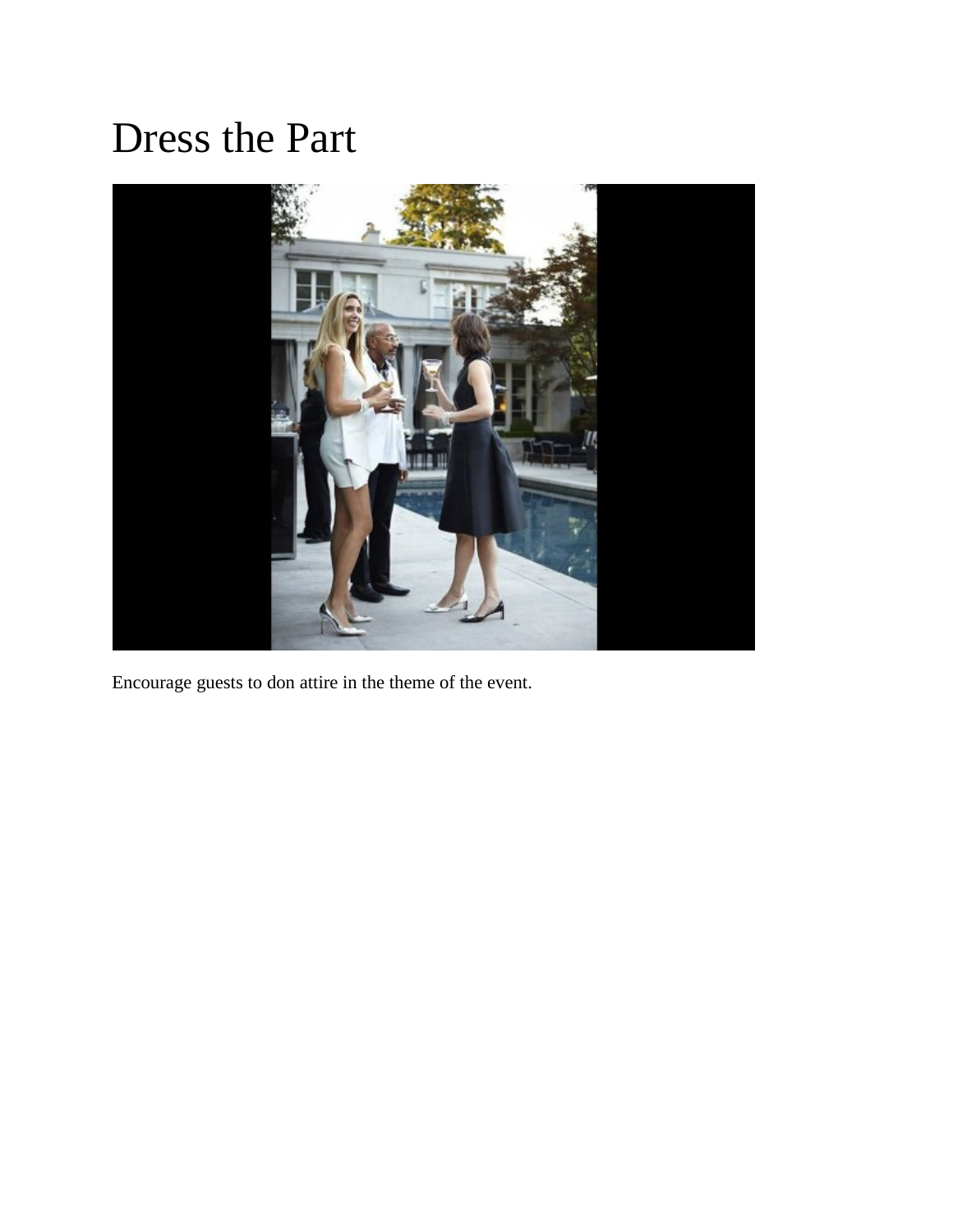# Keep it Simple



White hydrangeas were used as centerpieces and accents.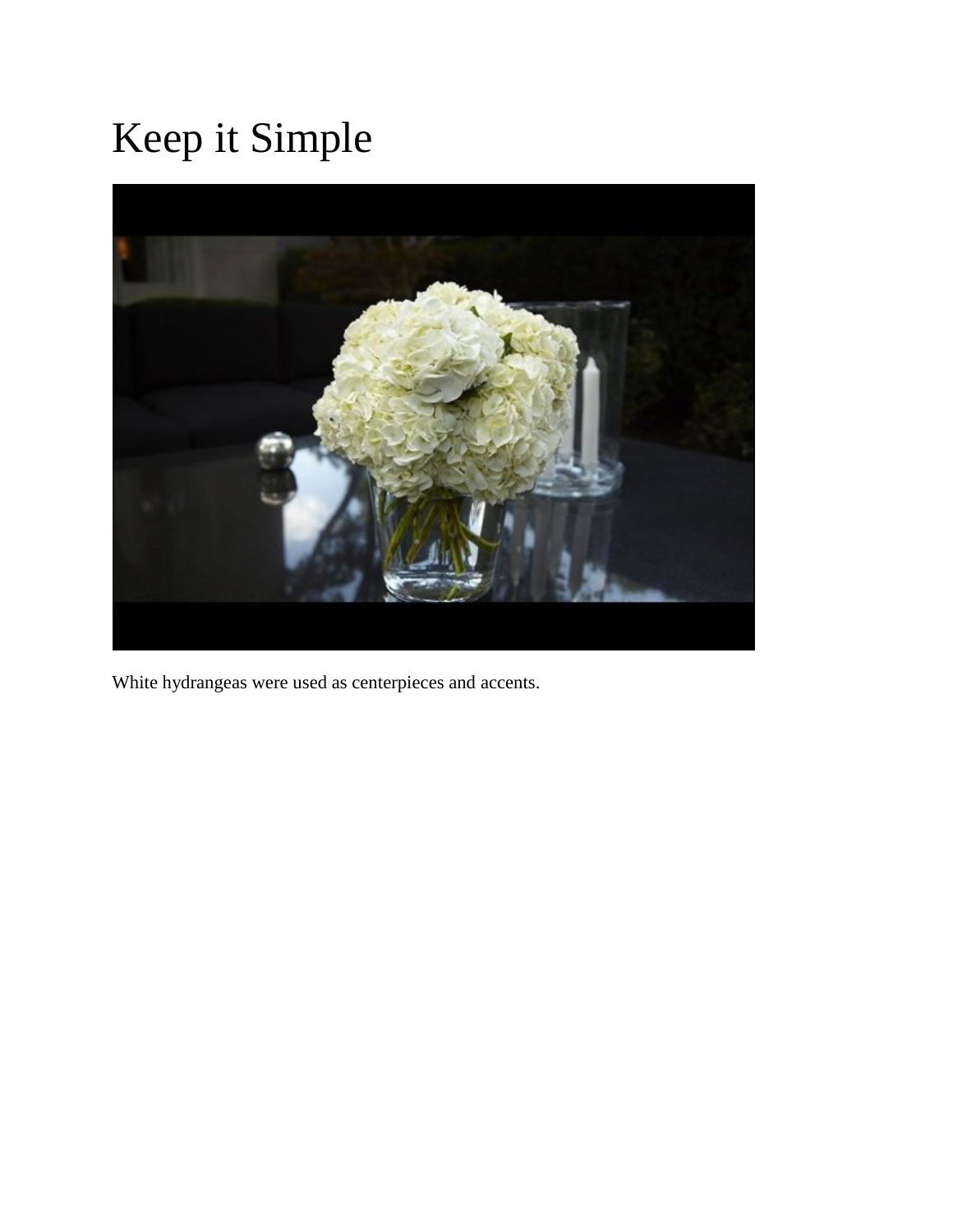### Details



Small details can add up to a big look.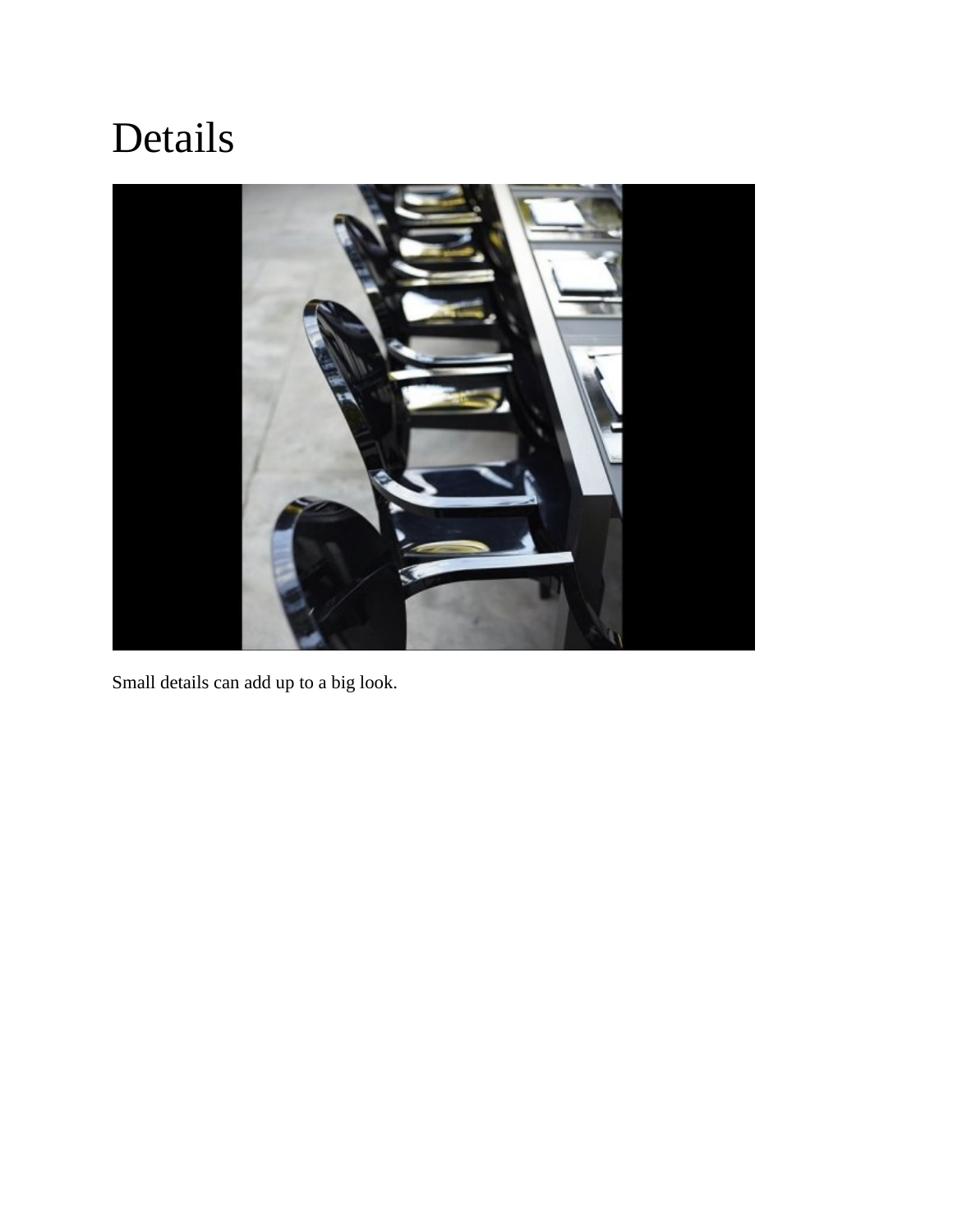### Add Drama



Layer textures and fabrics to enhance the theme.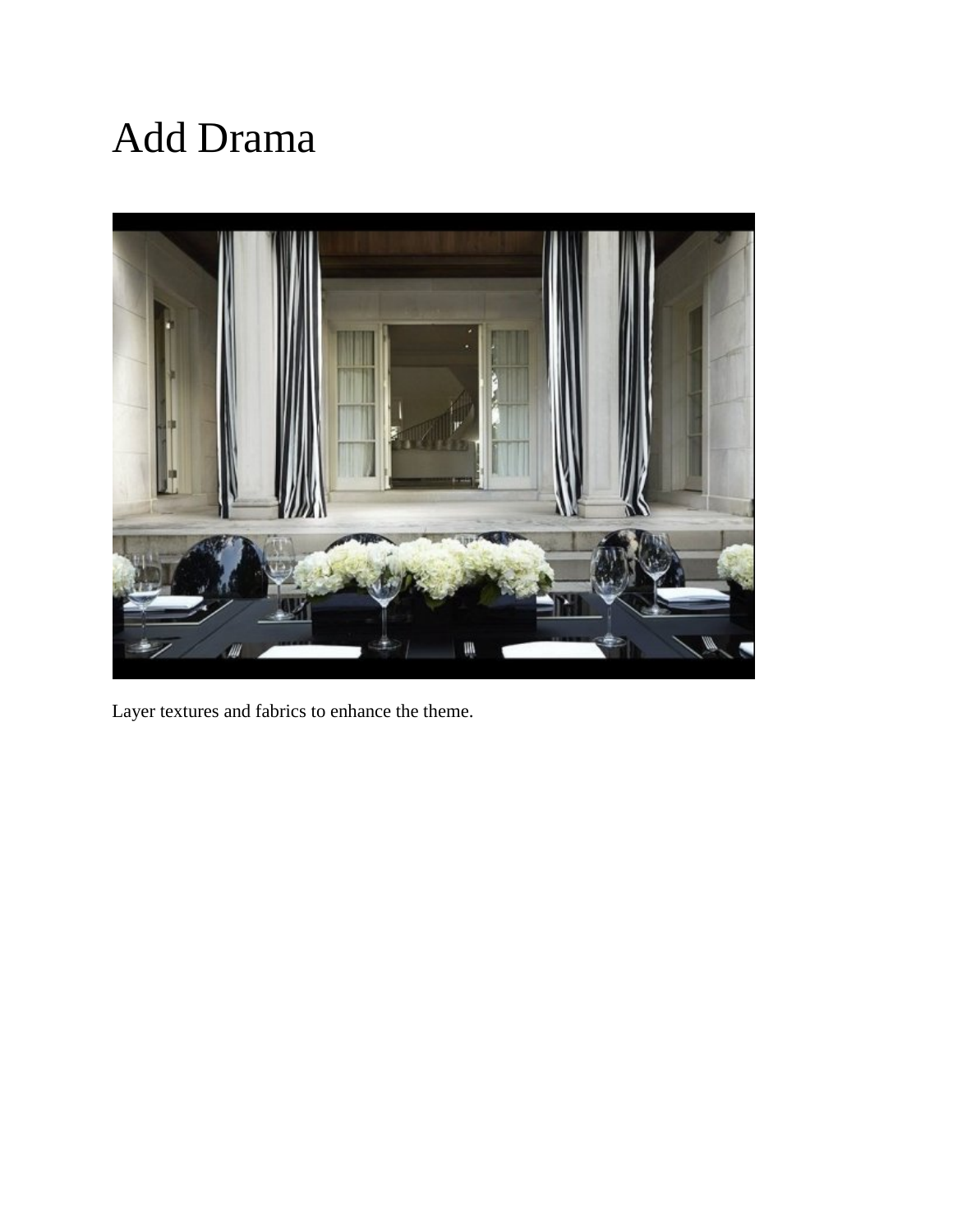#### Have Fun!



If the hosts aren't having fun, guess what? No one is!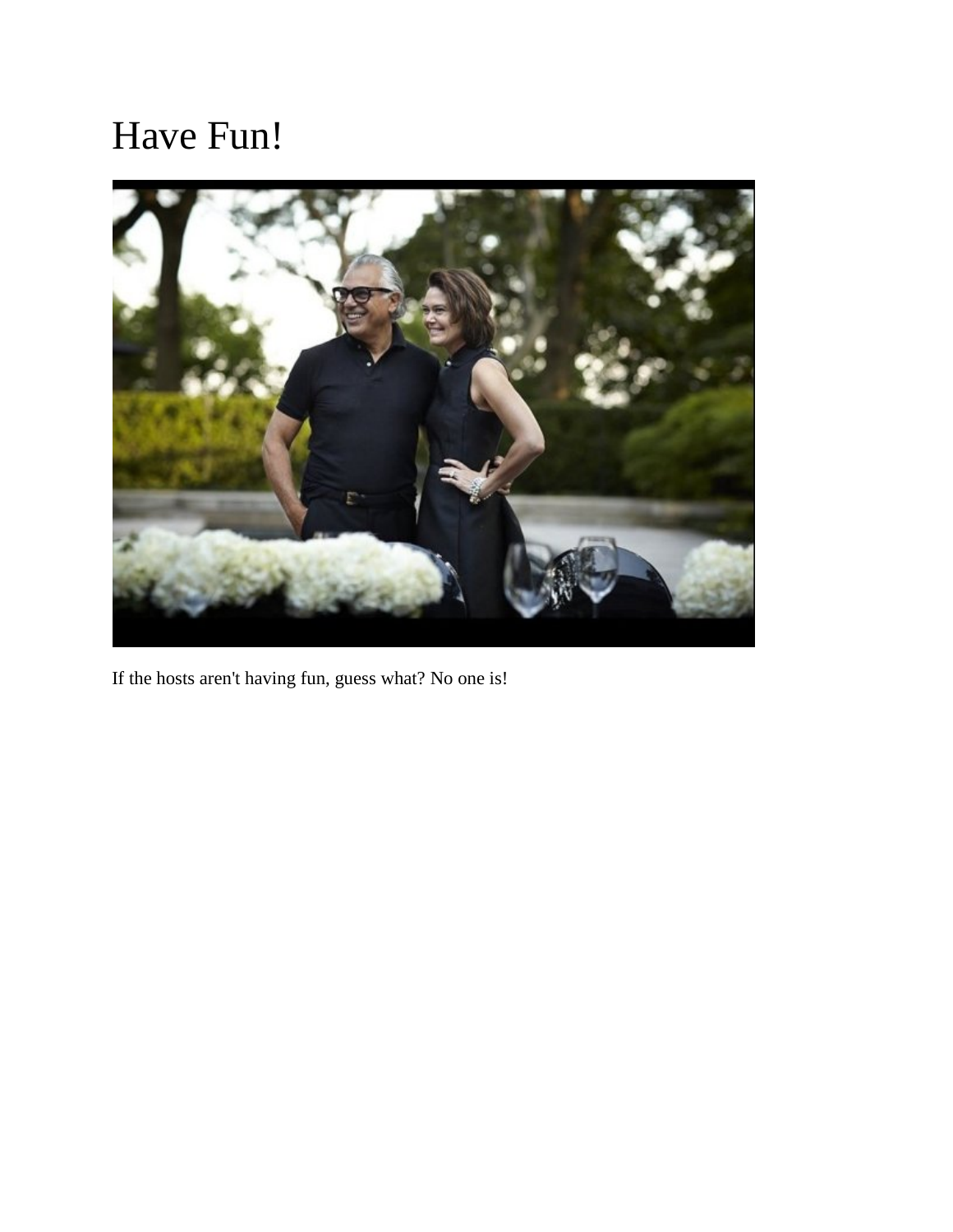### Get Creative



Look for objects you already have on hand to add to the decor.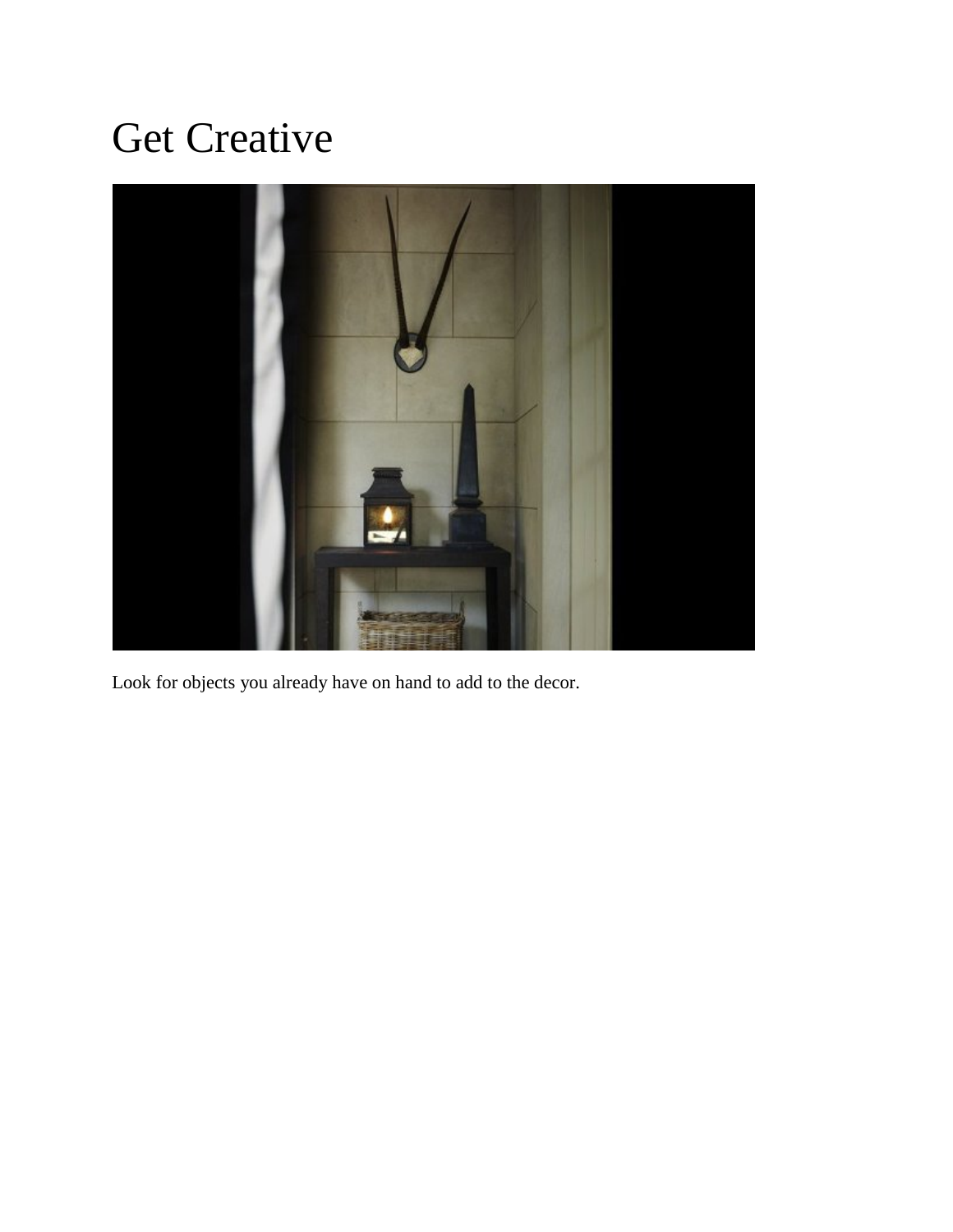# Table Setup



Keep centerpieces low so guests can converse easily.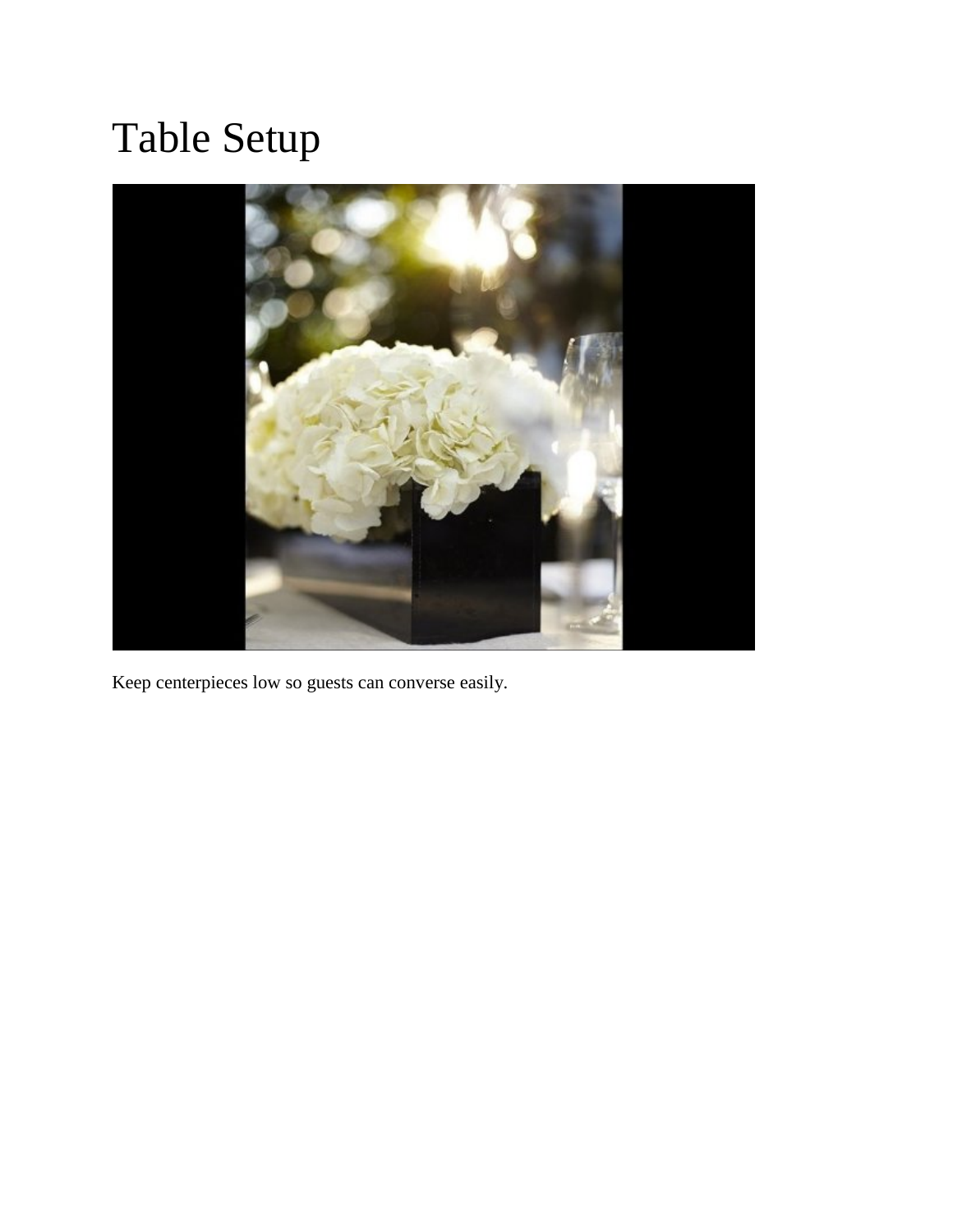## No Formality Please!



A bocce ball court was setup in the backyard to encourage guests to have fun.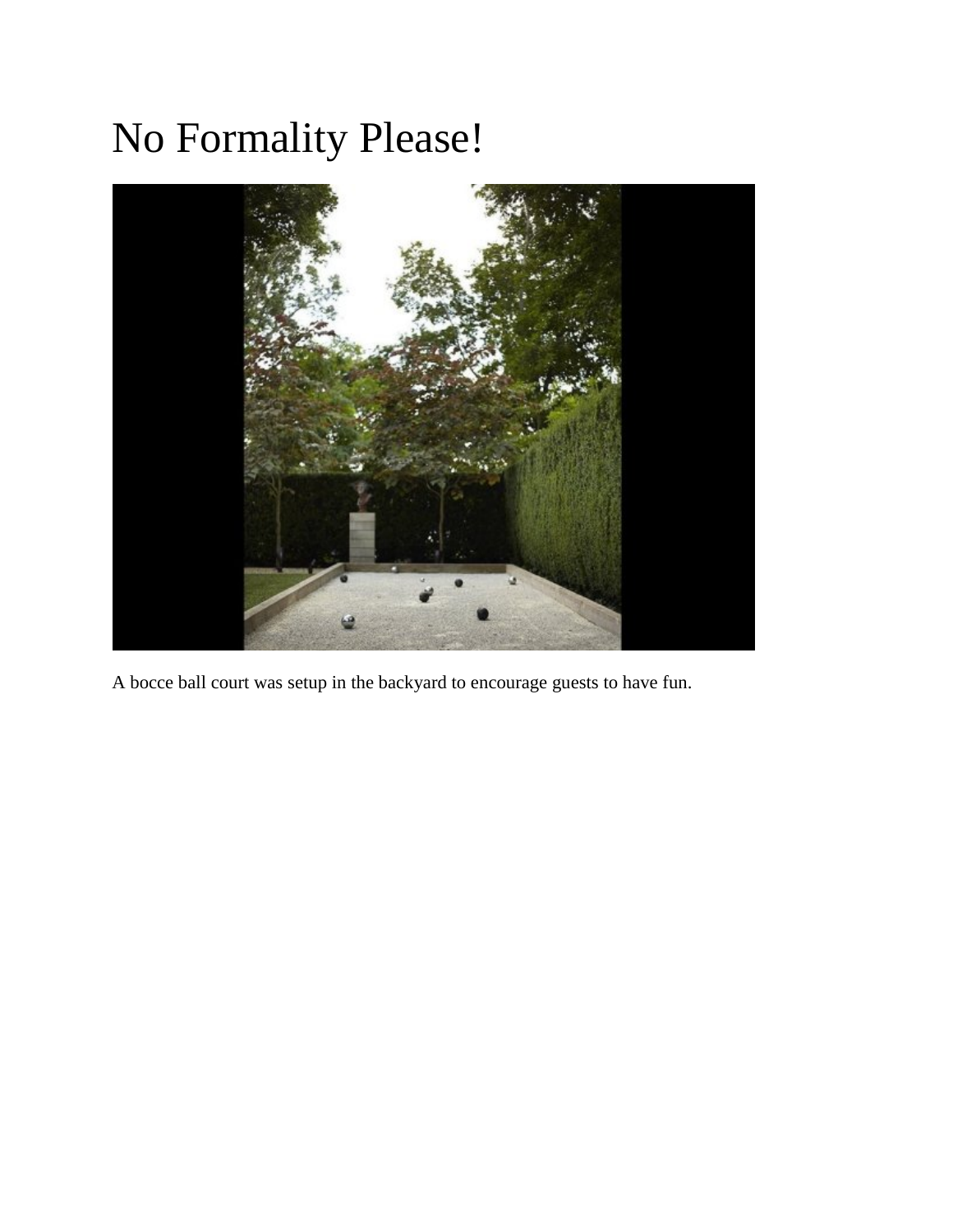

Don't be afraid to mix and match, textures and patterns.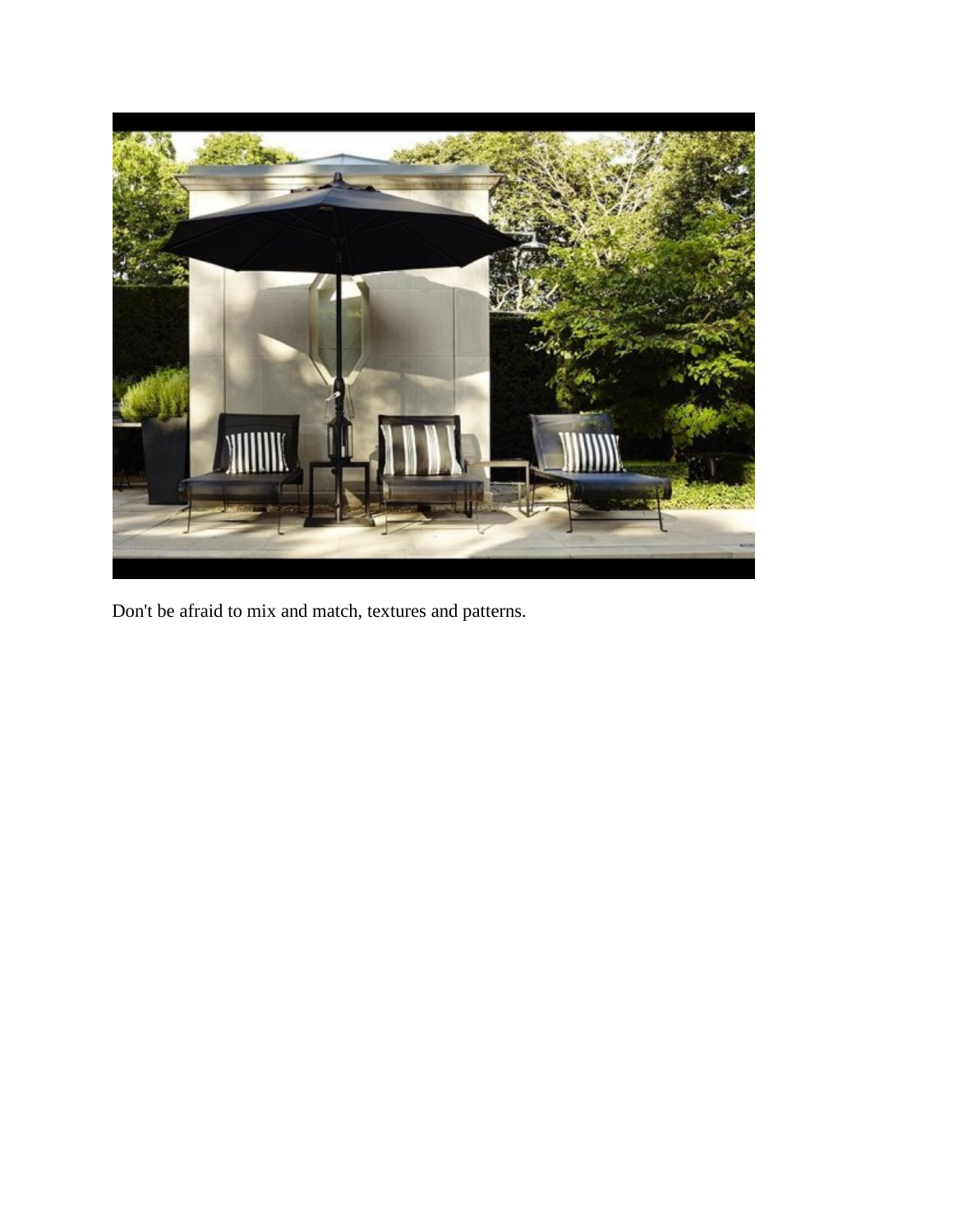# Find Your Inspiration



You can draw inspiration from anywhere; an exotic place, a design, object, color, and even your pet! Just take a look around.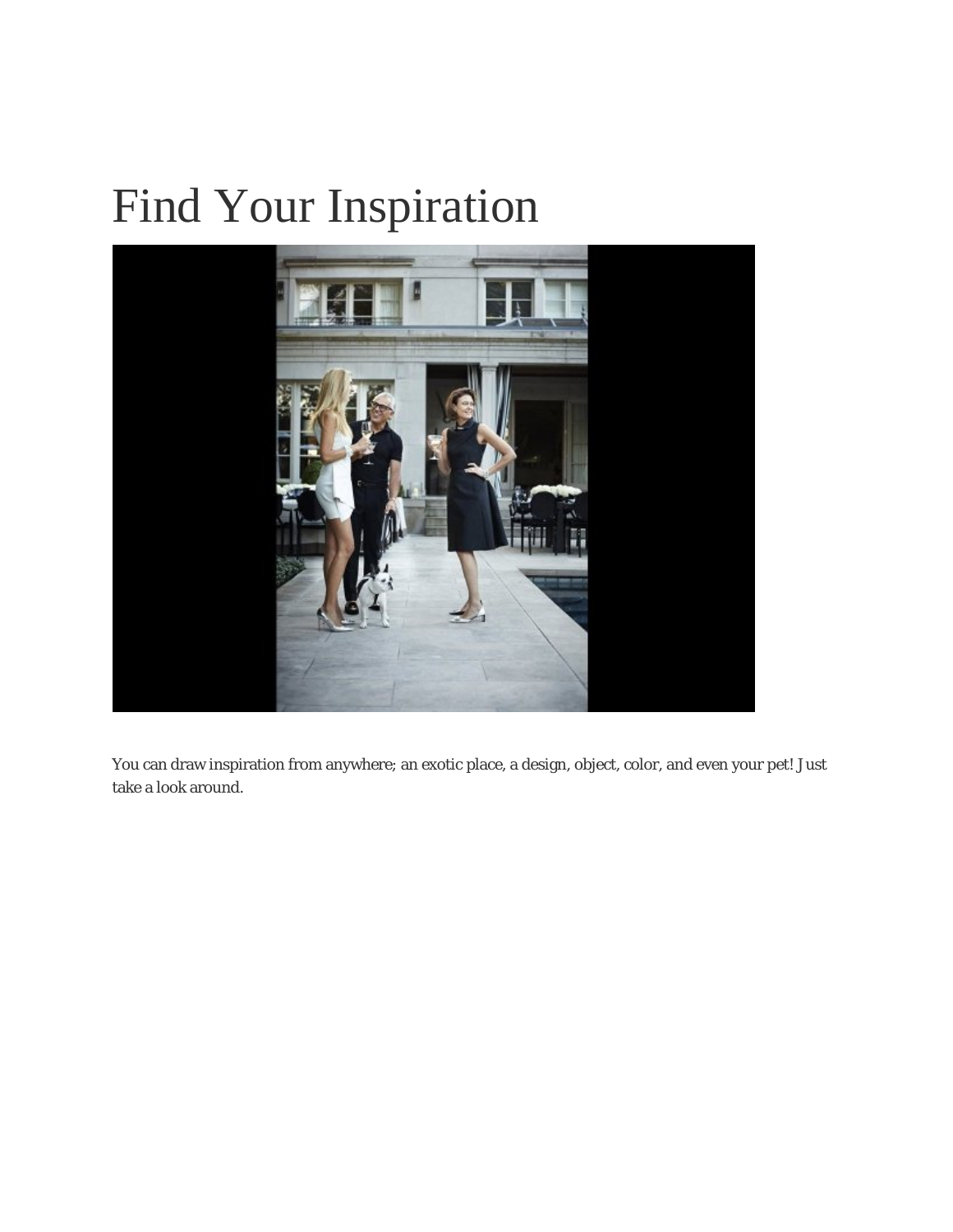#### Please be Seated



Use place cards not only to encourage guests to mingle with new people but also as stylish accents.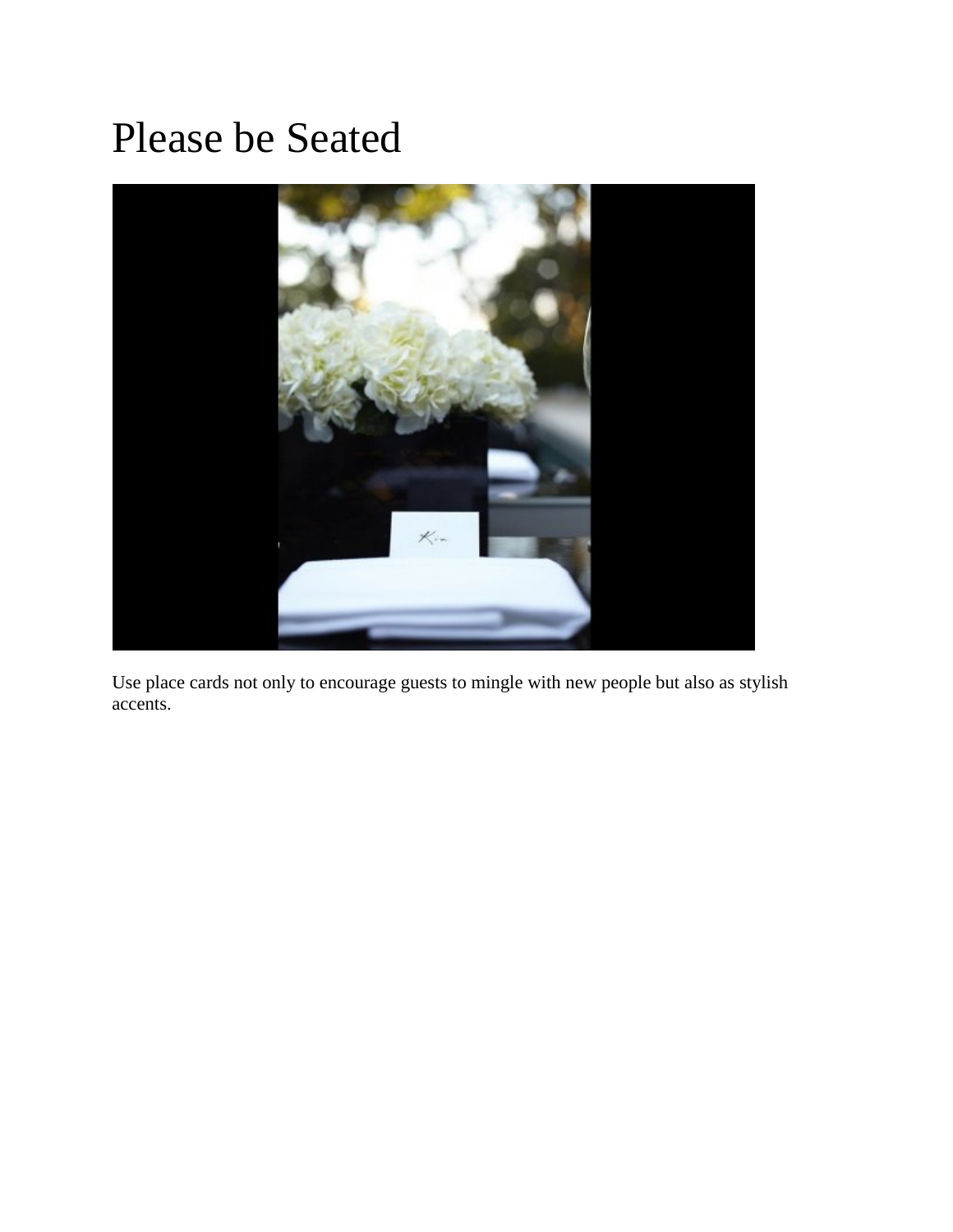# Monochromatic Theme



A black and white party theme is a fabulous idea for any party.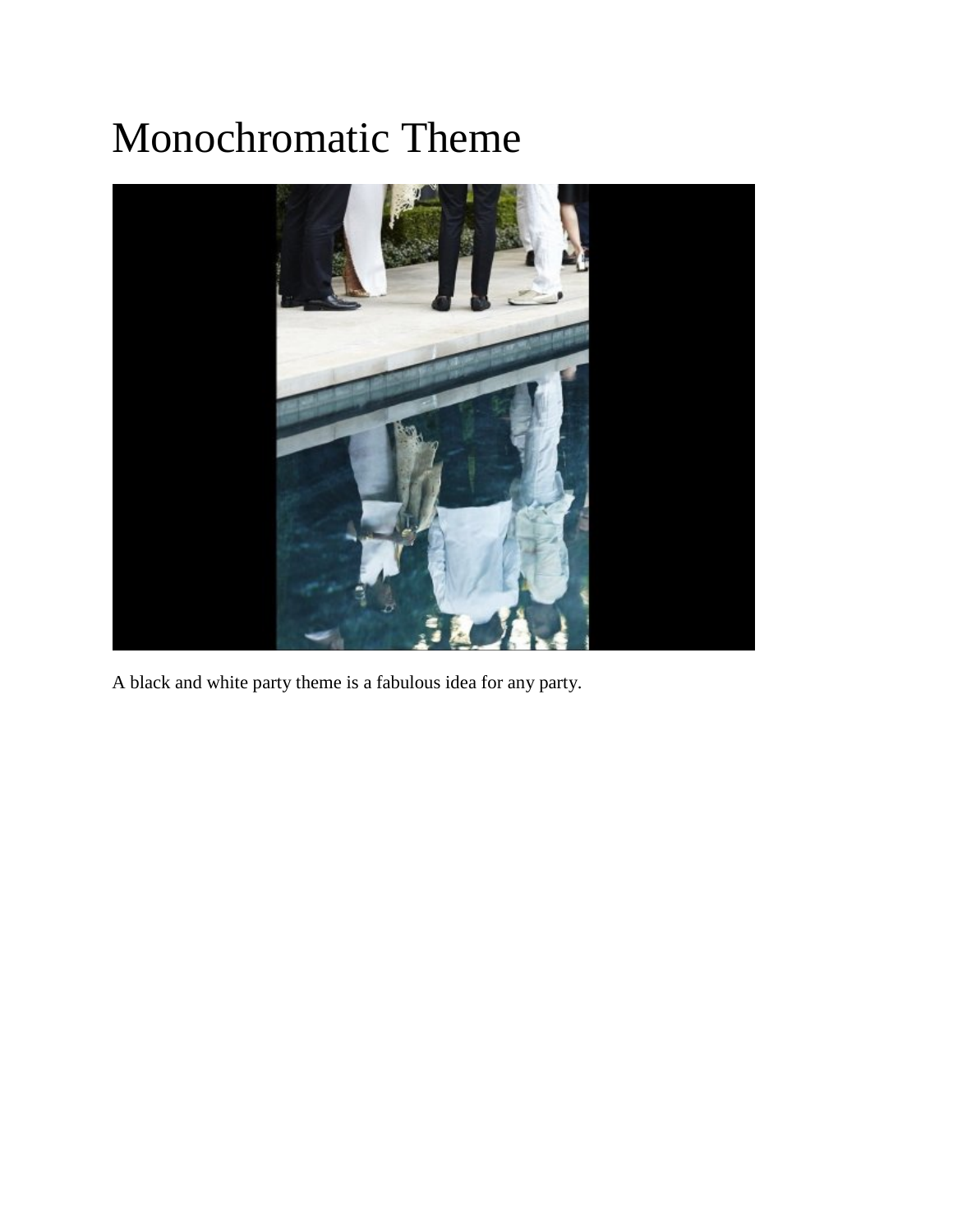# Get Cozy



Have throws, pashminas, stoles, and wraps on hand when the sun sets.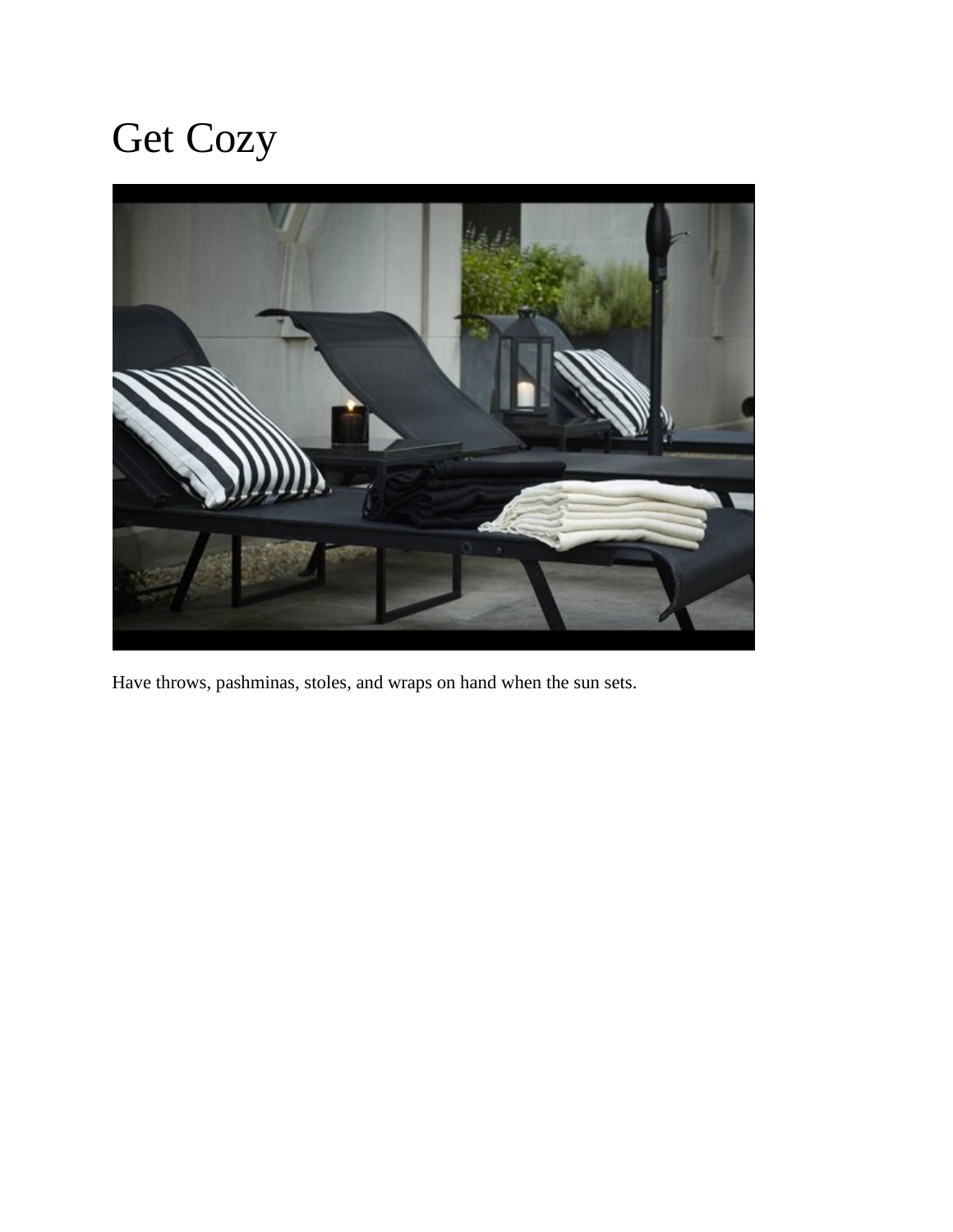# Flow



Placement of the bar is key for flow and to avoid potential pileups.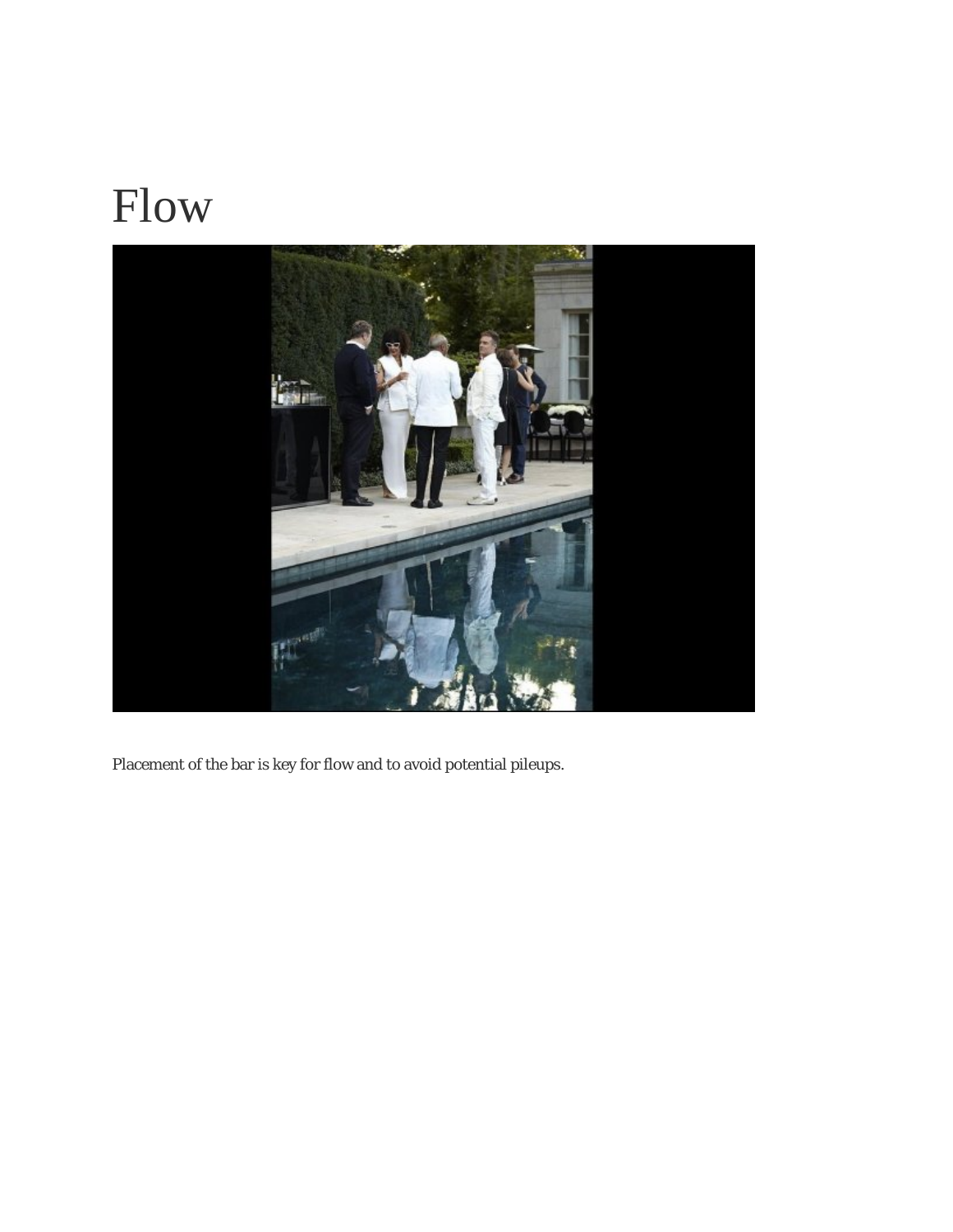#### Fashion Forward



A black and white theme is always stylish.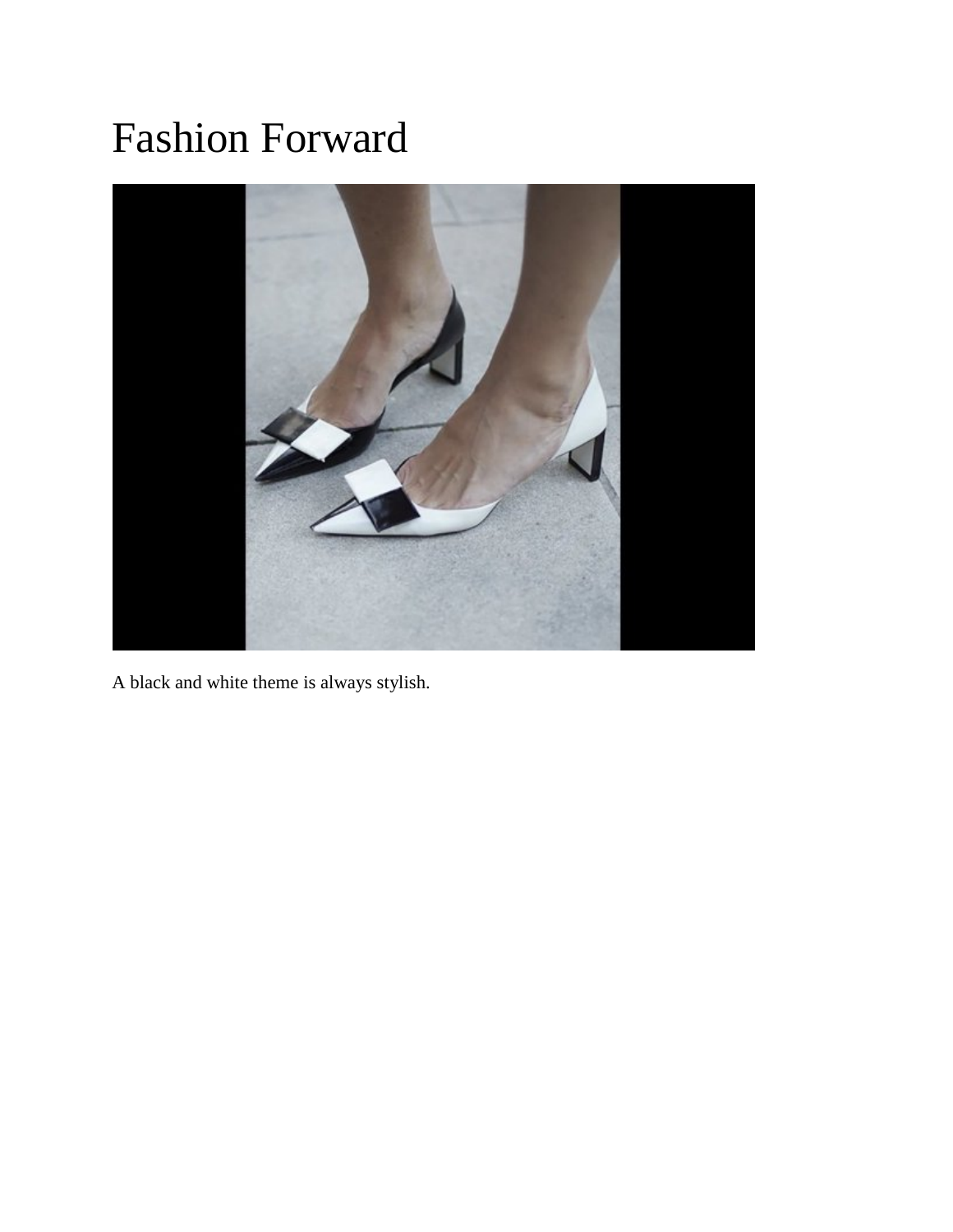#### Set the Mood



Candles, votives and low ambient lighting create a relaxed and sophisticated atmosphere.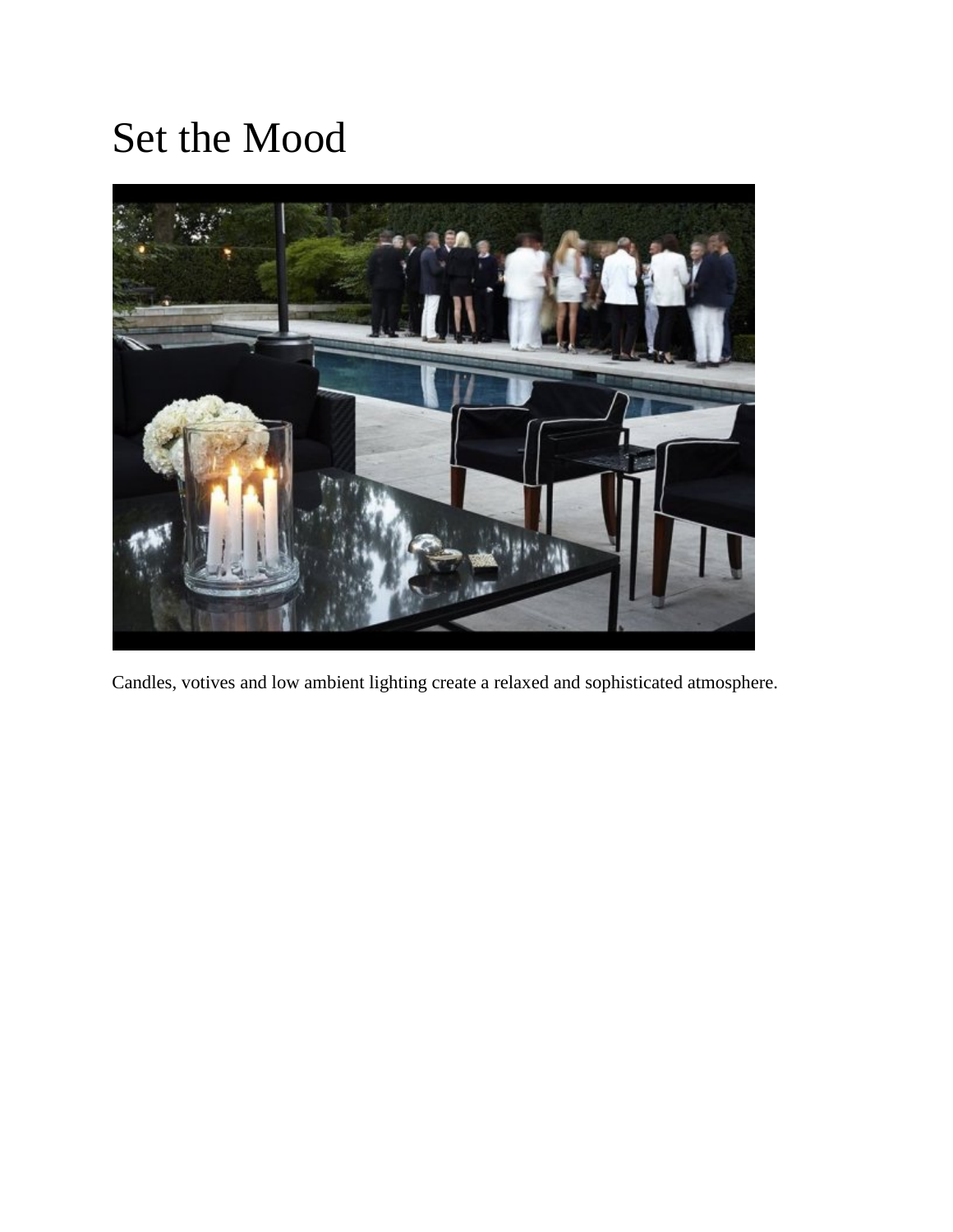## Music



Set a play list of ambient music, soft enough for conversation to flow but energetic enough to create a vibe.